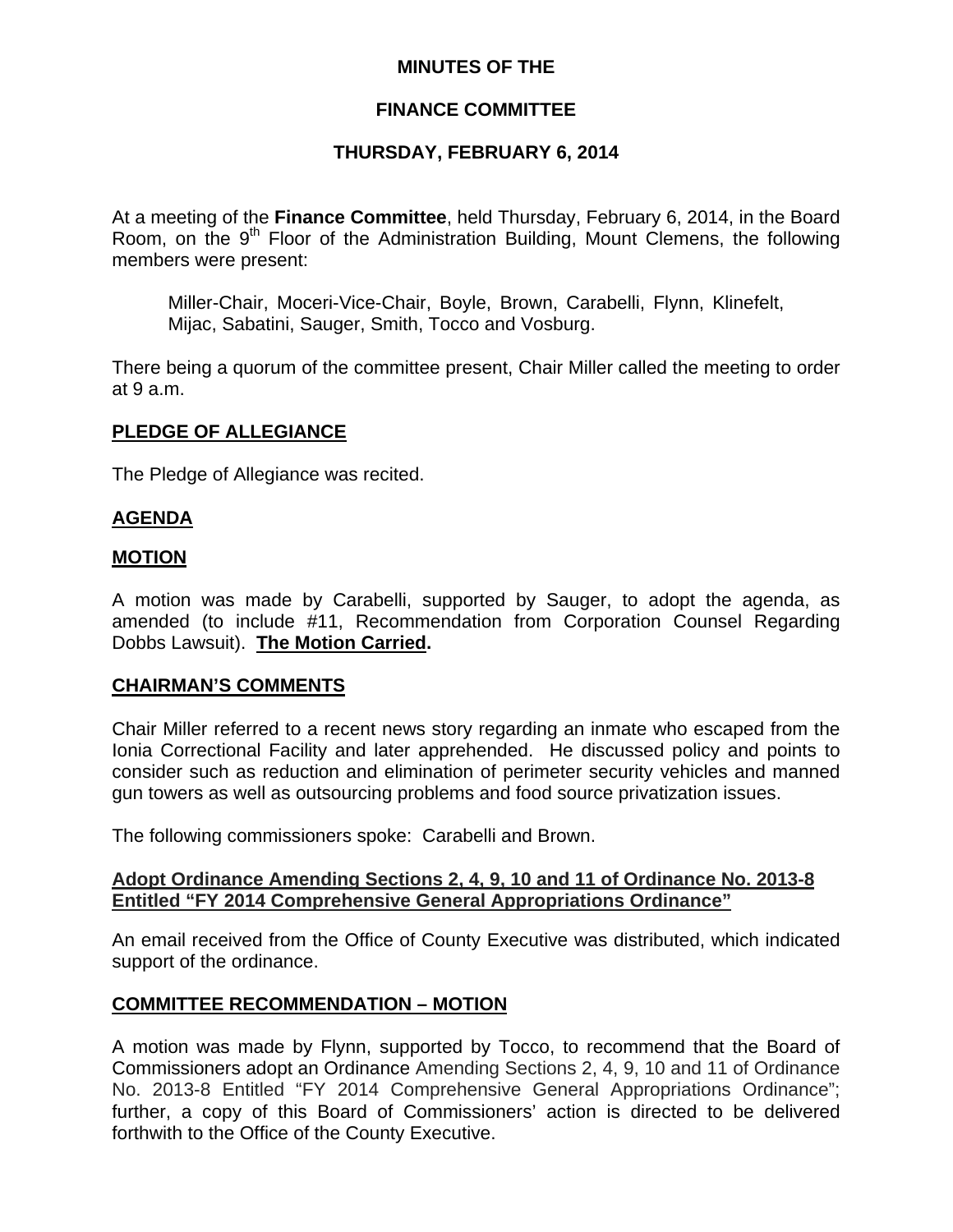Board Chair Flynn stated that the ordinance reflects a lot of hard work and compromise between the Board and the Office of County Executive and offers more levels of transparency and oversight from the Board and allows departments to efficiently run the day-to-day business.

The following commissioners spoke and/or asked questions of Scott Smith, Pete Provenzano and John Schapka: Vosburg, Miller, Brown, Flynn and Sauger.

Chair Miller called for a vote on the motion and **THE MOTION CARRIED.** 

# **ADOPT ORDINANCE AMENDING ORDINANCE NO. 2013-3 ENTITLED "AN ORDINANCE REQUIRING ADDITIONAL INFORMATION IN QUARTERLY FINANCIAL REPORTS"**

# **COMMITTEE RECOMMENDATION – MOTION**

A motion was made by Vosburg, supported by Tocco, to recommend that the Board of Commissioners adopt an Ordinance Amending Ordinance No. 2013-3 Entitled "An Ordinance Requiring Additional Information in Quarterly Financial Reports"; further, a copy of this Board of Commissioners' action is directed to be delivered forthwith to the Office of the County Executive.

The following commissioners asked questions of Pete Provenzano, Steve Smigiel and Scott Smith: Vosburg, Moceri, Flynn and Klinefelt.

Chair Miller called for a vote on the motion and **THE MOTION CARRIED.** 

**ADOPT ORDINANCE AMENDING SECTIONS 1.3, 4.1, 4.2 AND 5.2 AND ADDING ARTICLE 8A TO ORDINANCE NO. 2012-1 ENTITLED "AN ORDINANCE TO ESTABLISH COMPREHENSIVE POLICIES AND PROCEDURES GOVERNING THE AWARDING OF MACOMB COUNTY CONTRACTS FOR THE PROCUREMENT OF SERVICES, SUPPLIES, MATERIALS AND EQUIPMENT"**

## **COMMITTEE RECOMMENDATION – MOTION**

A motion was made by Smith, supported by Tocco, to recommend that the Board of Commissioners adopt an Ordinance Amending Sections 1.3, 4.1, 4.2 and 5.2 and Adding Article 8A to Ordinance No. 2012-1 Entitled "An Ordinance to Establish Comprehensive Policies and Procedures Governing the Awarding of Macomb County Contracts for the Procurement of Services, Supplies, Materials and Equipment"; further, a copy of this Board of Commissioners' action is directed to be delivered forthwith to the Office of the County Executive.

Scott Smith reviewed the significant changes.

Chair Miller called for a vote on the motion and **THE MOTION CARRIED.**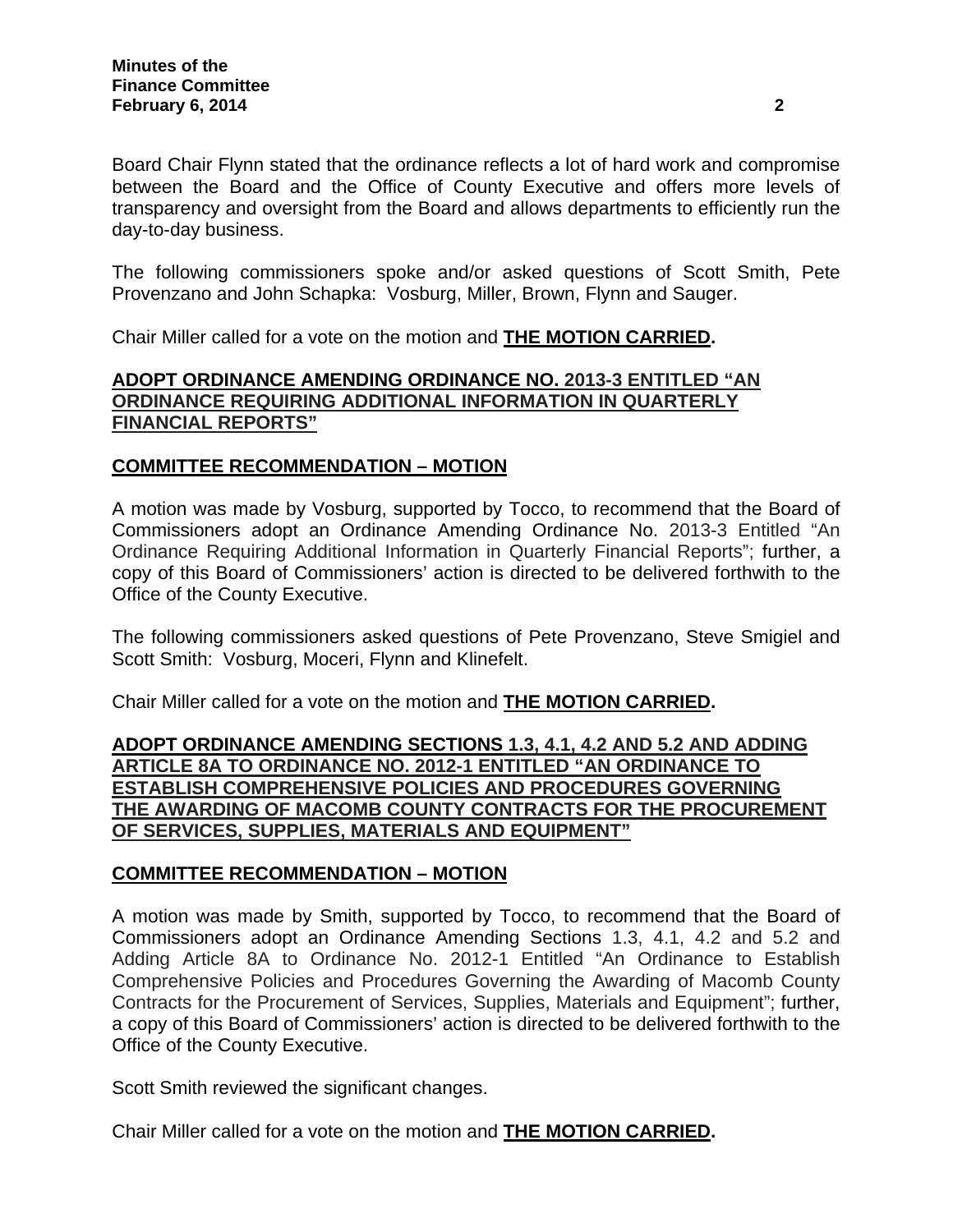# **ADOPT RESOLUTION AMENDING THE CONTRACTING POLICY**

## **COMMITTEE RECOMMENDATION – MOTION**

A motion was made by Vosburg, supported by Tocco, to recommend that the Board of Commissioners adopt a resolution amending the Contracting Policy.

Scott Smith reviewed the change.

The following commissioner spoke: Carabelli.

Chair Miller called for a vote on the motion and **THE MOTION CARRIED.** 

# **EXECUTIVE SESSION TO DISCUSS PENDING LITIGATION**

# **MOTION**

A motion was made by Mijac, supported by Tocco, to enter into Executive Session for the purpose of discussing pending litigation.

A roll call vote was taken as follows:

Voting Yes were Boyle, Brown, Carabelli, Flynn, Klinefelt, Mijac, Miller, Moceri, Sabatini, Sauger, Smith, Tocco and Vosburg. There were 13 "Yes" votes.

## **The Motion Carried.**

In accordance with the motion, committee entered Executive Session at 9:47 a.m., with it concluding at 10:10 a.m.

# **RECOMMENDATION FROM CORPORATION COUNSEL REGARDING DOBBS LAWSUIT**

## **COMMITTEE RECOMMENDATION – MOTION**

A motion was made by Vosburg, supported by Tocco, to recommend that the Board of Commissioners concur in the recommendation of Corporation Counsel to settle the lawsuit of Angela Dobbs, as next friend for Brooke Dobbs, a minor v. County of Macomb, 16<sup>th</sup> Circuit Court Case No. 13-1148-NO, as outlined in a February 3, 2014 privileged/confidential lawsuit settlement memorandum from Corporation Counsel; further, a copy of this Board of Commissioners' action is directed to be delivered forthwith to the Office of the County Executive. **THE MOTION CARRIED.** 

# **CORRESPONDENCE**

No correspondence was provided.